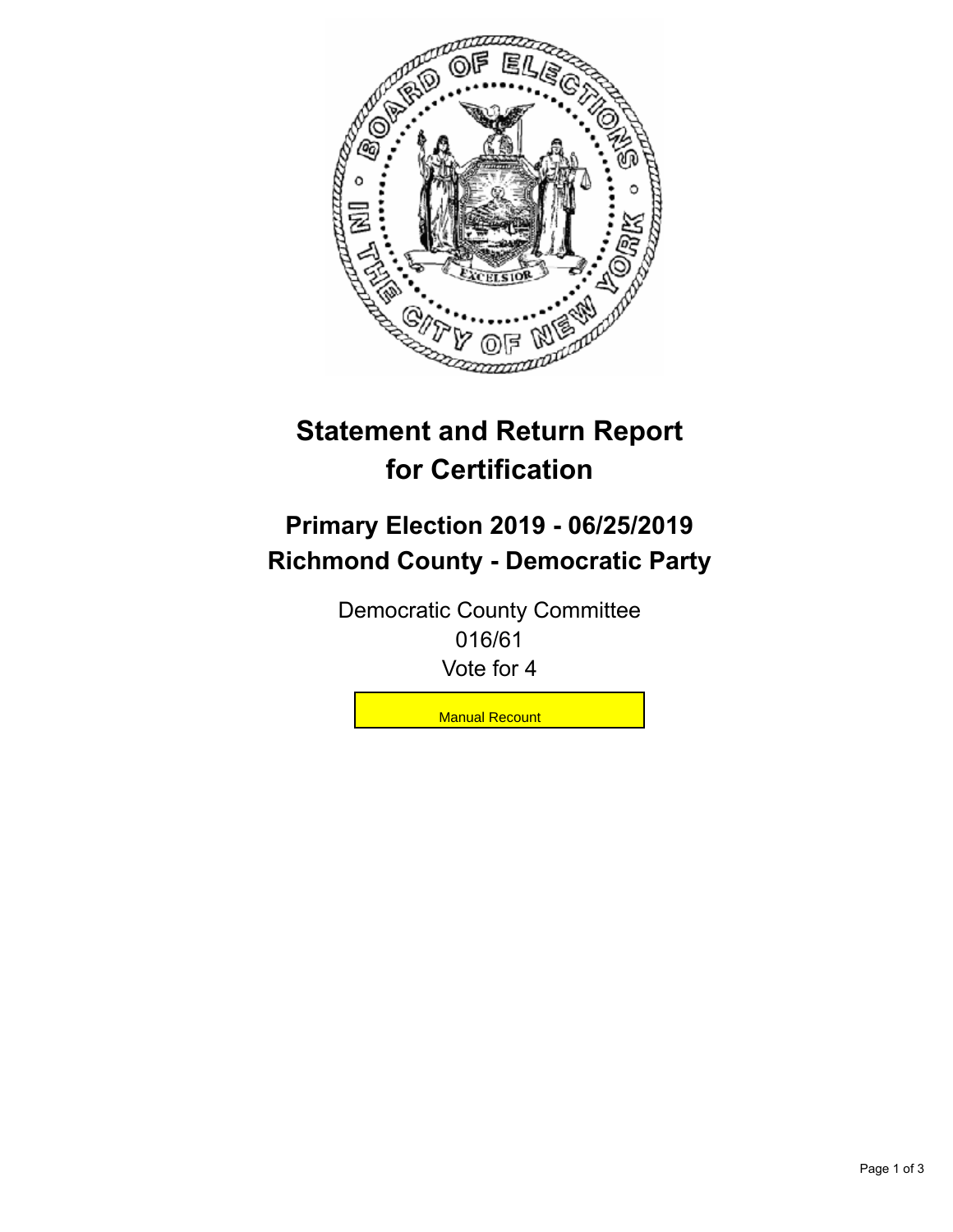

## **Assembly District 61**

| <b>PUBLIC COUNTER</b>                                    | 28 |
|----------------------------------------------------------|----|
| <b>MANUALLY COUNTED EMERGENCY</b>                        | 0  |
| ABSENTEE / MILITARY                                      | 3  |
| AFFIDAVIT                                                | 0  |
| <b>Total Ballots</b>                                     | 31 |
| Less - Inapplicable Federal/Special Presidential Ballots | 0  |
| <b>Total Applicable Ballots</b>                          | 31 |
| AMINA R. KHAN                                            | 5  |
| <b>BETEL MANJURA</b>                                     | 4  |
| <b>KEVIN T. ELKINS</b>                                   | 14 |
| <b>CHARLES ROLAND</b>                                    | 11 |
| LUIS HERNANDEZ                                           | 18 |
| MICHAEL DOWNEY (WRITE-IN)                                | 1  |
| <b>Total Votes</b>                                       | 53 |
| Unrecorded                                               | 71 |